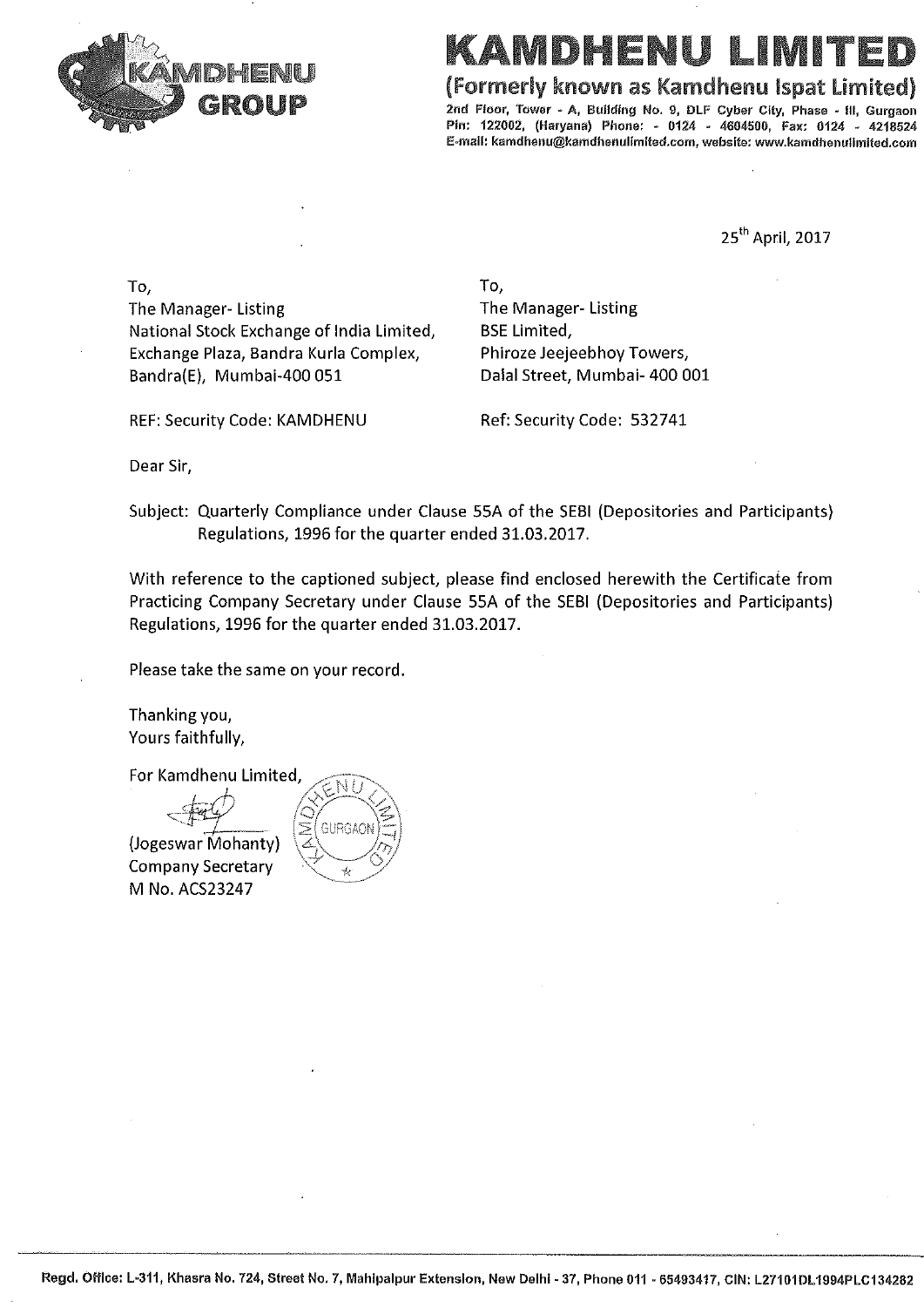

### **CHANDRASEKARAN ASSOCIATES®**

**COMPANY SECRETARIES** 

#### **The Board of Directors**

Kamdhenu Limited (Formely Known as Kamdhenu Ispat Limited) L-311, Khasra no.724, Street No. 7, Mahipalpur Extension, New Delhi-110037

#### **RECONCILIATION OF SHARE CAPITAL AUDIT REPORT**

[pursuant to Circular No. D&CC/FITTC/CIR-16/2002 dated December 31, 2002] & Regulation 55A of SEBI (Depositoreis & Participants) Regulations, 1996.

We have examined the registers, records and documents of Kamdhenu Limited (Formely Known as Kamdhenu Ispat Limited) for the quarter ended on 31st March, 2017 as maintained by M/s Karvy Computershare Private Limited, the Registrar/Share Transfer Agents of the Company. In our opinion and to the best of our knowledge and according to the information and explanation given to us and as shown by the records examined by us, we hereby submit our reconciliation of share capital audit report for the aforesaid quarter as under:

| 1               | For Ouarter Ended:                                                    | 31.03.2017                                                                                  |                              |  |  |  |
|-----------------|-----------------------------------------------------------------------|---------------------------------------------------------------------------------------------|------------------------------|--|--|--|
| $\overline{2}$  | ISIN:                                                                 | INE 390H01012                                                                               |                              |  |  |  |
| $\overline{3}$  | Face Value:                                                           | Rs. 10/-each                                                                                |                              |  |  |  |
| $\overline{4}$  | Name of the Company:                                                  | Kamdhenu Limited (Formely Known as<br>Kamdhenu Ispat Limited)                               |                              |  |  |  |
| 5               | Registered Office Address:                                            | L-311, Khasra no.724,<br>Street No.7,<br>Mahipalpur Extension,<br>New Delhi - 110037        |                              |  |  |  |
| 6               | Correspondence Address:                                               | 2nd Floor, Tower A, Building No. 9<br>DLF Cyber City, Phased III<br>Gurgaon-122002, Haryana |                              |  |  |  |
| $\overline{7}$  | Telephone & Fax Nos.:                                                 | (T) 0124-4604534<br>(F) 0124-4218524                                                        |                              |  |  |  |
| 8               | Email address:                                                        | kamdhenu@kamdhenulimited.com                                                                |                              |  |  |  |
| $\vert 9 \vert$ | Names of Stock Exchanges where the<br>Company's Securities are listed | (i) National Stock Exchange of India Limited.<br>(ii) BSE Limited                           |                              |  |  |  |
|                 |                                                                       | Number of<br>shares                                                                         | % of Total Issued<br>Capital |  |  |  |
| 10              | Issued Capital:                                                       | 23400000                                                                                    | 100.00                       |  |  |  |
| 11              | Listed Capital:                                                       | 23400000                                                                                    | 100.00                       |  |  |  |
| 12              | Held in dematerialised form in CDSL:                                  | 3923462                                                                                     | 16.77                        |  |  |  |
| 13              | Held in dematerialised form in NSDL:                                  | 19469395                                                                                    | 83.20                        |  |  |  |
| 14              | Physical:                                                             | 7143                                                                                        | 0.03                         |  |  |  |
| 15              | Total No. of Shares (12+13+14)                                        | 23400000                                                                                    | 100.00                       |  |  |  |
| 16              | Reasons for difference if any, between<br>(10811), (10815), (11815)   | <b>NOT APPLICABLE</b>                                                                       |                              |  |  |  |



11-F, Pocket-IV, Mayur Vihar Phase-I, Delhi-110 091. Phone : 2271 0514, 2271 3708, E-mail : info@cacsindia.com, visit us at : www.cacsindia.com